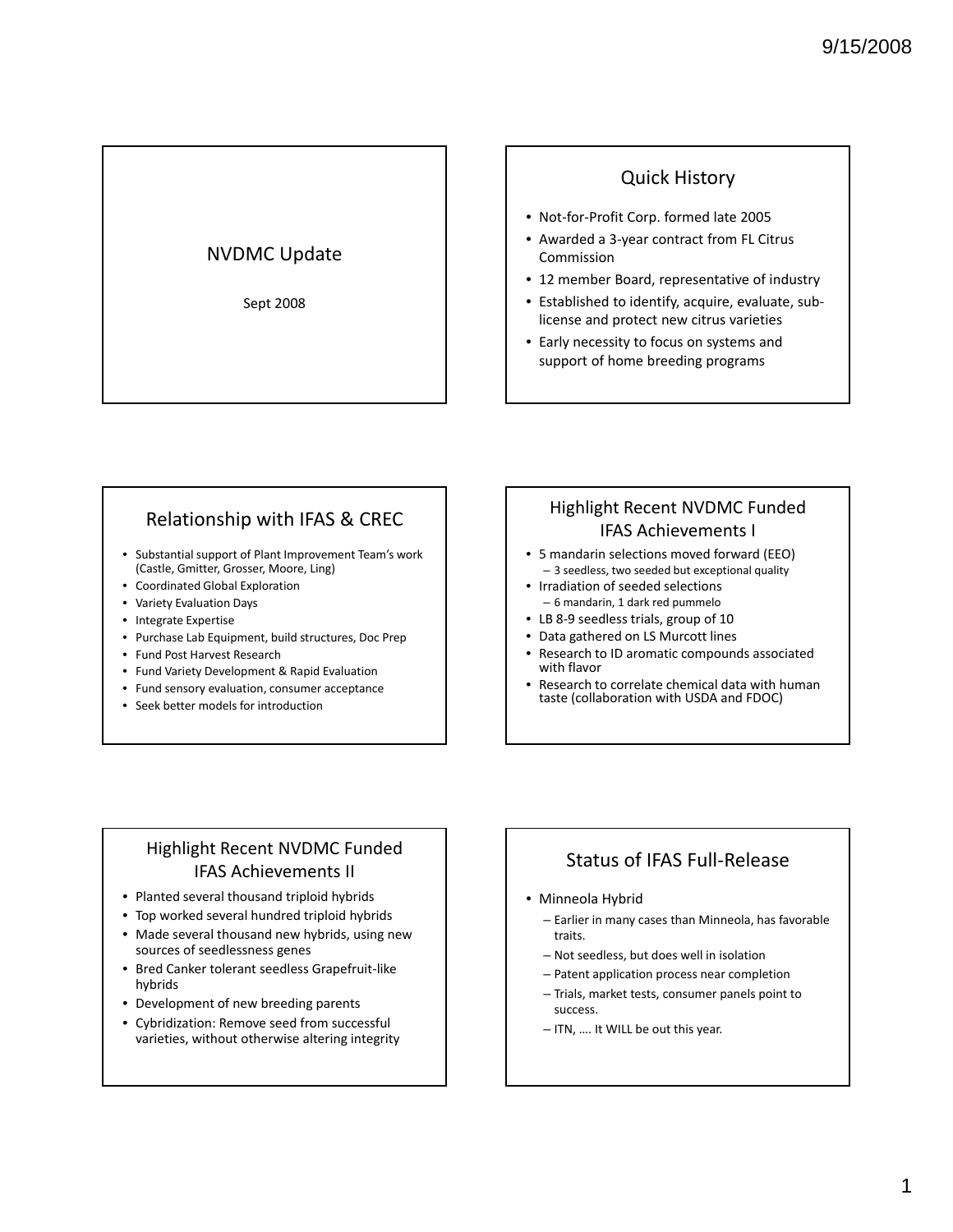

## Status of IFAS EEO

- April 8th 2008, NVDMC recommended 12 varieties to move into EEO
- Next steps
	- Prep of release request documentation
	- Prep of patent applications – Budwood availability (now – Sept 09)
- Source of delays in delivering these varieties
	- $-$  Requirement for  $2<sup>nd</sup>$  generation veg prop
	- Availability of budwood from outdoor source trees • DPI working on these selections as high priority
		- NVDMC proposed an expedited system of delivery, but deemed too risky

# IFAS EEO Candidates

- Easy Peelers
	- A. (Lrg, EP, Jan) (8/08) – B. (med, EP, Feb) (9/9)
	- C. (Lg, EP, D‐J) (9/9)
	- D. (Oct, SL, good color) (05/09)
	- E. (SL, EP, Nov‐D) (2/09)
	- F. J(SL, EP, H‐qual, Jan) (N/A)
	- G. (SL, EP, H‐ qual, Feb) (9/09)
	- H. (LS Murcott. Inconsistent)

#### • Oranges

- Early Orange(color, solids, low seeded) (11/8)
- Mid Orange (color, solids, LS, Jan-F) (N/A)
- January Orange (6‐<sup>8</sup> wk) (8/8) – Seedless Late – slightly later(11/08)





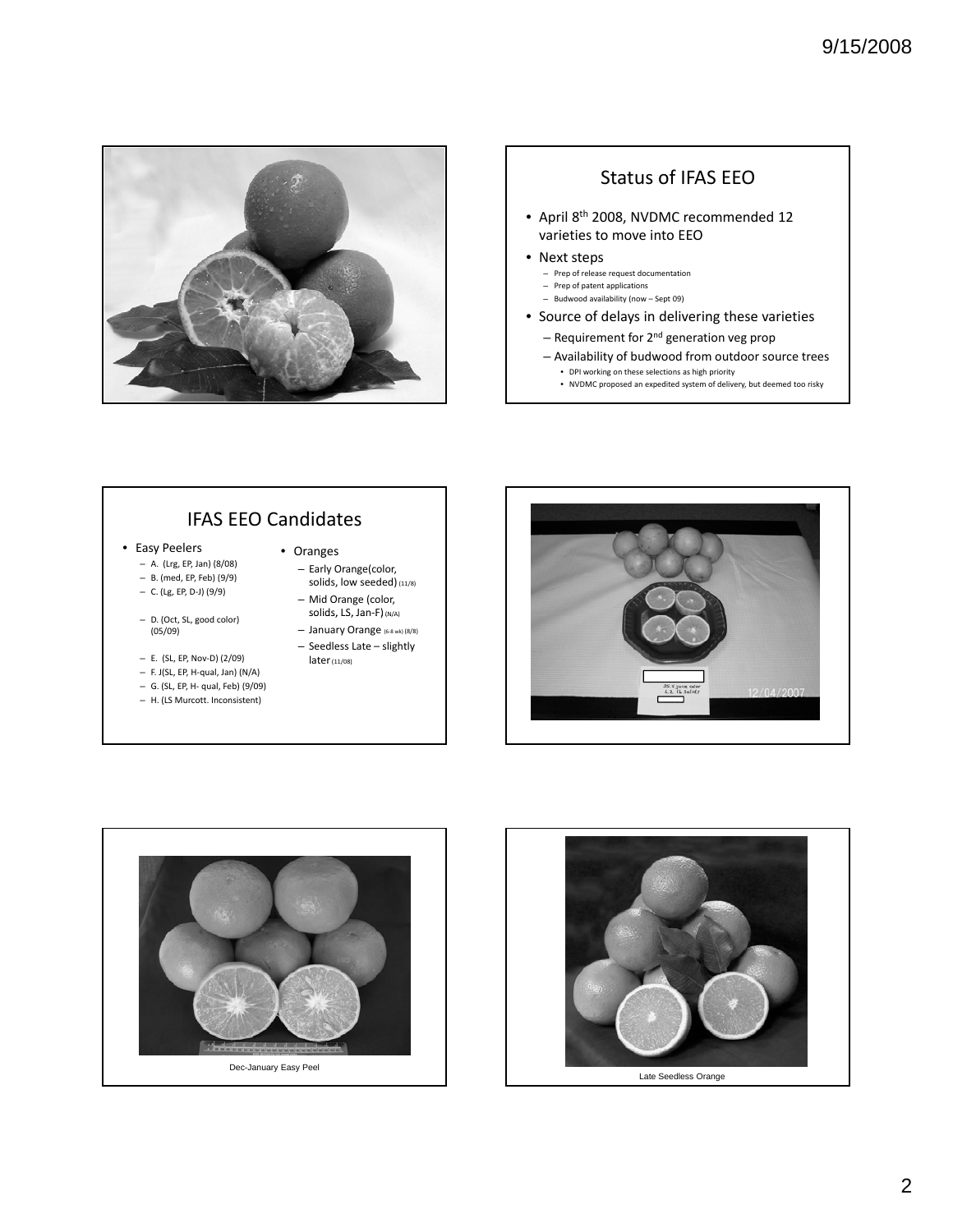

## Relationship with USDA‐ARS

- Support plant breeding & research team (McCollum, Stover, Bowman, Niedz)
- Variety evaluation opportunities, and grove walk‐through
- Integrate expertise
- Purchased equipment to facilitate evaluations
- Built structures to speed evaluation process
- Fund plant breeding, professional evaluations

# Highlight Recent NVDMC Funded ARS Accomplishments

- Fruit quality data collected on 15 advanced selections in replicated trials
- 4,000 seedlings of new hybrids established from 5 primary crosses
- Maintaining original seedlings in compliant greenhouse (eliminate future cleanup)
- Identified thin peeled seedless Foster GF
- Entered three varieties into NVDMC early release evaluation

# Status of USDA ARS Release

- Media: Announcement of available varieties 8/14
	- Oct 17 & Dec 18: Farm Visits
	- Nov 14 Deadline for acreage Req. Tang & GF Hyb
	- $-$  Feb 11<sup>th</sup> Deadline for acreage Reg. Orange
- Early Pride Tangerine (Oct‐Dec), low seeded
- Seedless Pineapple Orange (Dec‐Feb)
- Seedless Surprise: Grapefruit‐Tangelo Seedless Hybrid